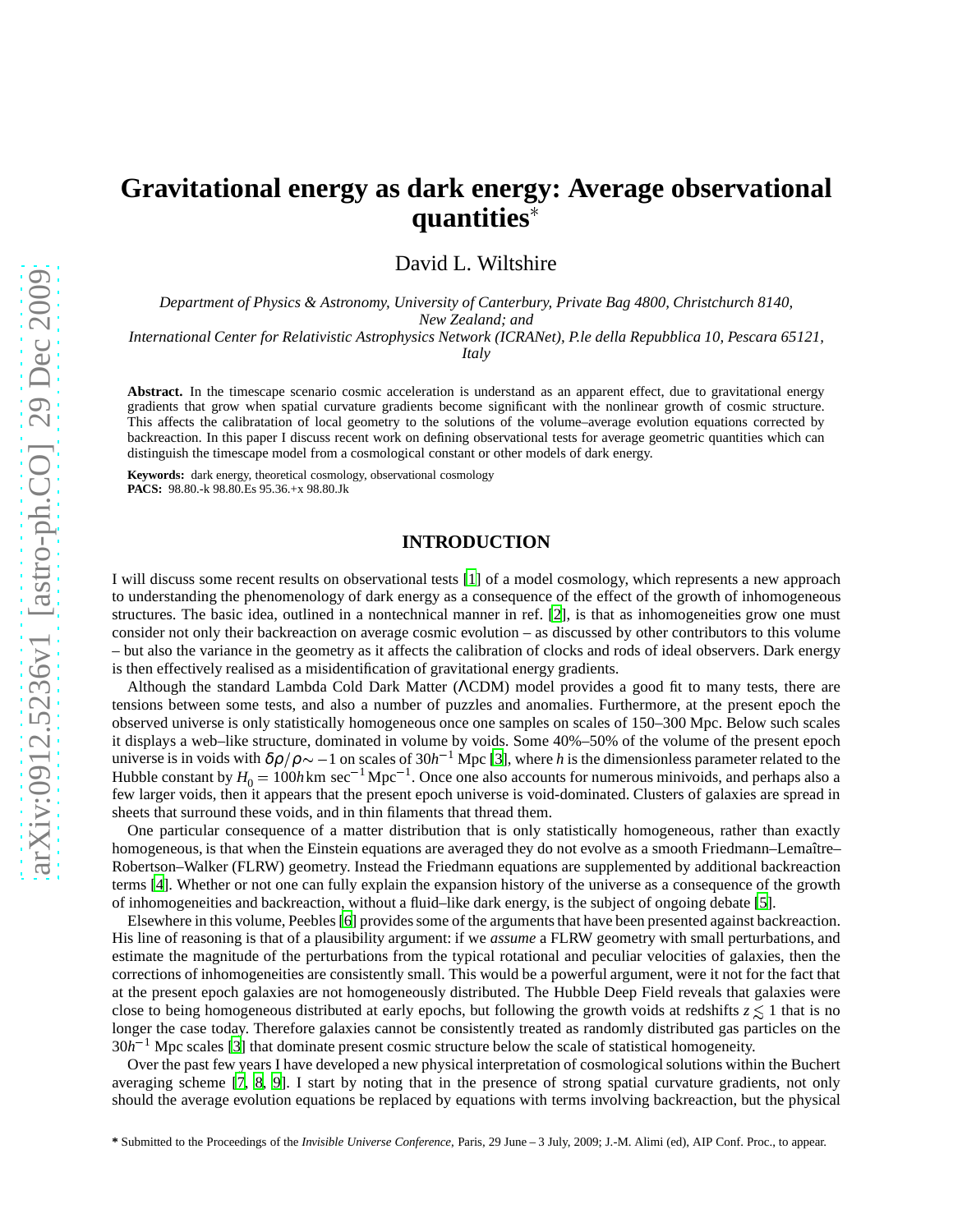interpretation of average quantities must also account for the differences between the local geometry and the average geometry. In other words, geometric variance can be just as important as geometric averaging when it comes to the physical interpretation of the expansion history of the universe.

I proceed from the fact that structure formation provides a natural division of scales in the observed universe. As observers in galaxies, we and the objects we observe in other galaxies are necessarily in bound structures, which formed from density perturbations that were greater than critical density. If we consider the evidence of the large scale structure surveys on the other hand, then the average location by volume in the present epoch universe is in a void, which is negatively curved. We can expect systematic differences in spatial curvature between the average mass environment, in bound structures, and the volume-average environment, in voids.

Spatial curvature gradients will in general give rise to gravitational energy gradients. Physically this can be understood in terms of a relative deceleration of expanding regions of different densities. Those in the denser region decelerate more and age less. Since we are dealing with weak fields the relative deceleration of the background is small. Nonetheless even if the relative deceleration is typically of order  $10^{-10}$ ms<sup>-2</sup>, cumulatively over the age of the universe it leads to significant clock rate variances [\[9\]](#page-9-8). I proceed from an ansatz that the variance in gravitational energy is correlated with the average spatial curvature in such a way as to implicitly solve the Sandage–de Vaucouleurs paradox that a statistically quiet, broadly isotropic, Hubble flow is observed deep below the scale of statistical homogeneity. In particular, galaxy peculiar velocities have a small magnitude with respect to a local regional volume expansion. Expanding regions of different densities are patched together so that the regionally measured expansion remains uniform. Such regional expansion refers to the variation of the regional proper length,  $\ell_r = \mathcal{V}^{1/3}$ , with respect to proper time of isotropic observers (those who see an isotropic mean CMB). Although voids open up faster, so that their proper volume increases more quickly, on account of gravitational energy gradients the local clocks will also tick faster in a compensating manner.

Details of the fitting of local observables to average quantities for solutions to the Buchert formalism are described in detail in refs. [\[7,](#page-9-6) [8\]](#page-9-7). Negatively curved voids, and spatially flat expanding wall regions within which galaxy clusters are located, are combined in a Buchert average

$$
f_{v}(t) + f_{w}(t) = 1,
$$
\n(1)

where  $f_w(t) = f_{w1} a_w^3 / \bar{a}^3$  is the *wall volume fraction* and  $f_v(t) = f_{vi} a_v^3 / \bar{a}^3$  is the *void volume fraction*,  $\mathcal{V} = \mathcal{V}_1 \bar{a}^3$ being the present horizon volume, and  $f_{wi}$ ,  $f_{vi}$  and  $\mathcal{V}_i$  initial values at last scattering. The time parameter, *t*, is the volume–average time parameter of the Buchert formalism, but does not coincide with that of local measurements in galaxies. In trying to fit a FLRW solution to the universe we attempt to match our local spatially flat wall geometry

<span id="page-1-0"></span>
$$
ds_{f\bar{f}}^{2} = -d\tau^{2} + a_{w}^{2}(\tau) \left[ d\eta_{w}^{2} + \eta_{w}^{2} d\Omega^{2} \right].
$$
 (2)

to the whole universe, when in reality the rods and clocks of ideal isotropic observers vary with gradients in spatial curvature and gravitational energy. By conformally matching radial null geodesics with those of the Buchert average solutions, the geometry [\(2\)](#page-1-0) may be extended to cosmological scales as the dressed geometry

<span id="page-1-1"></span>
$$
ds^2 = -d\tau^2 + a^2(\tau) \left[ d\bar{\eta}^2 + r_w^2(\bar{\eta}, \tau) d\Omega^2 \right]
$$
 (3)

where  $a = \bar{\gamma}^{-1}\bar{a}$ ,  $\bar{\gamma} = \frac{d\bar{t}}{d\tau}$  is the relative lapse function between wall clocks and volume–average ones,  $d\bar{\eta} = dt/\bar{a} = d\tau/a$ , and  $r_w = \bar{\gamma} (1 - f_v)^{1/3} f_{w_i}^{-1/3} \eta_w(\bar{\eta}, \tau)$ , where  $\eta_w$  is given by integrating  $d\eta_w = f_{w_i}^{-1/3} d\bar{\eta}/[\bar{\gamma} (1 - f_v)^{1/3}]$  along null geodesics.

In addition to the bare cosmological parameters which describe the Buchert equations, one obtains dressed pa-rameters relative to the geometry [\(3\)](#page-1-1). For example, the dressed matter density parameter is  $\Omega_M = \bar{\gamma}^3 \bar{\Omega}_M$ , where  $\Omega_M = 8\pi G \bar{\rho}_{M0} \bar{a}_0^3/(3\bar{H}^2 \bar{a}^3)$  is the bare matter density parameter. The dressed parameters take numerical value  $\frac{3}{2}$  $\left(3\bar{H}^2\bar{a}^3\right)$  is the bare matter density parameter. The dressed parameters take numerical values close to the ones inferred in standard FLRW models.

# **APPARENT ACCELERATION AND HUBBLE FLOW VARIANCE**

The gradient in gravitational energy and cumulative differences of clock rates between wall observers and volume average ones has important physical consequences. Using the exact solution obtained in ref. [\[8\]](#page-9-7), one finds that a volume average observer would infer an effective deceleration parameter  $\bar{q} = -\frac{\ddot{a}}{H}(\bar{H}^2 \bar{a}) = 2(1 - f_v)^2/(2 + f_v)^2$ ,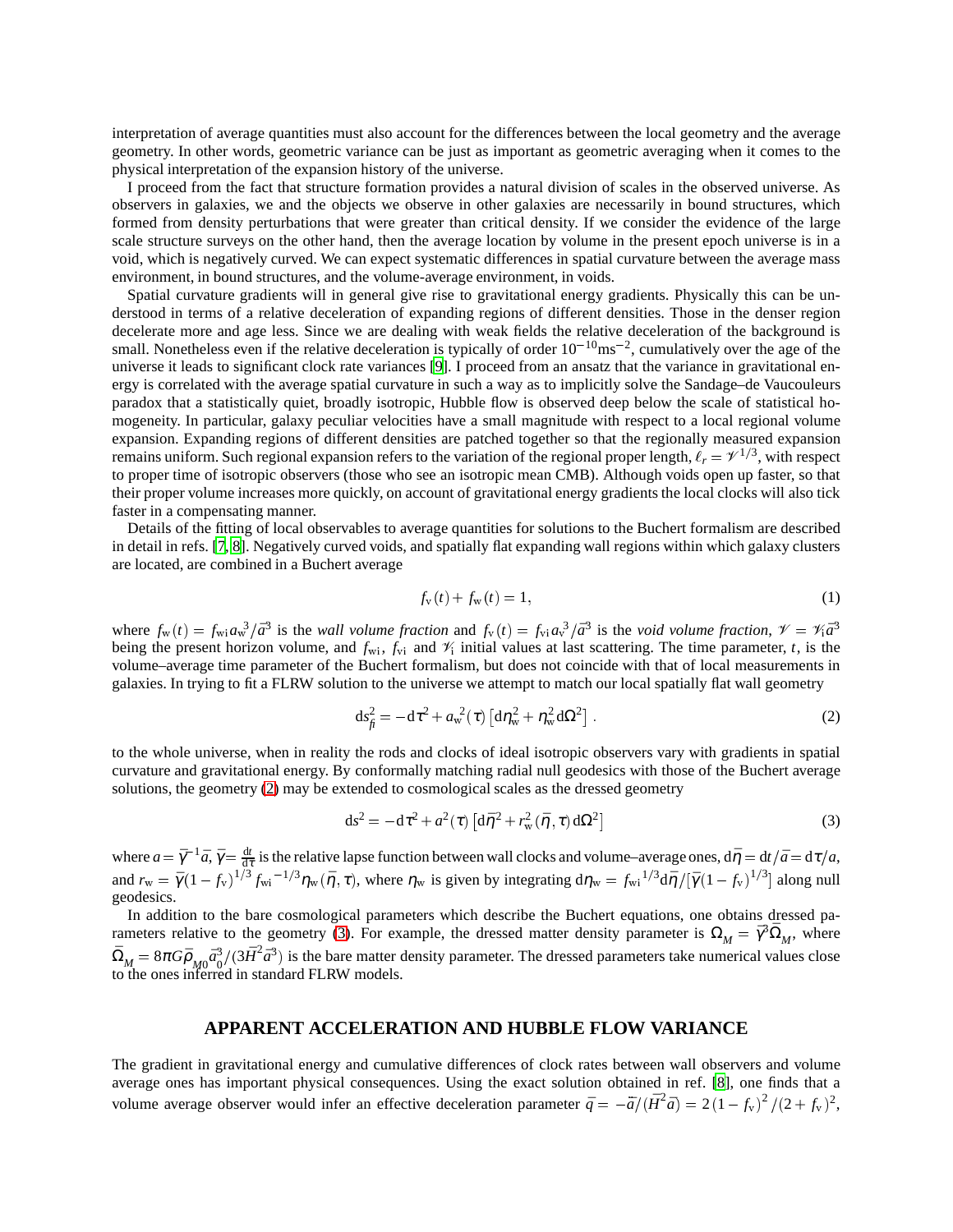which is always positive since there is no global acceleration. However, a wall observer infers a dressed deceleration parameter

$$
q = -\frac{1}{H^2 a} \frac{d^2 a}{d\tau^2} = \frac{-\left(1 - f_v\right) \left(8 f_v^3 + 39 f_v^2 - 12 f_v - 8\right)}{\left(4 + f_v + 4 f_v^2\right)^2},\tag{4}
$$

where the dressed Hubble parameter is given by

<span id="page-2-0"></span>
$$
H = a^{-1} \frac{d}{d\tau} a = \bar{\gamma}\bar{H} - \dot{\bar{\gamma}} = \bar{\gamma}\bar{H} - \bar{\gamma}^{-1} \frac{d}{d\tau}\bar{\gamma}.
$$
 (5)

At early times when  $f_v \to 0$  the dressed and bare deceleration parameter both take the Einstein–de Sitter value  $q \approx \bar{q} \approx \frac{1}{2}$ . However, unlike the bare parameter which monotonically decreases to zero, the dressed parameter becomes negative when  $f_v \approx 0.59$  and  $\bar{q} \to 0^-$  at late times. For the best-fit parameters [\[10\]](#page-9-9) the apparent acceleration begins at a redshift  $z \approx 0.9$ .

Cosmic acceleration is thus revealed as an apparent effect which arises due to the cumulative clock rate variance of wall observers relative to volume–average observers. It becomes significant only when the voids begin to dominate the universe by volume. Since the epoch of onset of apparent acceleration is directly related to the void fraction, *f*v, this solves one cosmic coincidence problem.

In addition to apparent cosmic acceleration, a second important apparent effect will arise if one considers scales below that of statistical homogeneity. By any one set of clocks it will appear that voids expand faster than wall regions. Thus a wall observer will see galaxies on the far side of a dominant void of diameter 30*h* <sup>1</sup> Mpc recede at a rate greater than the dressed global average  $H_0$ , while galaxies within an ideal wall will recede at a rate less than  $H_0$ . Since the uniform bare rate  $\bar{H}$  would also be the local value within an ideal wall, eq. [\(5\)](#page-2-0) gives a measure of the variance in the apparent Hubble flow. The best-fit parameters [\[10\]](#page-9-9) give a dressed Hubble constant  $H_0 = 61.7^{+1.2}_{-1.1}$  km sec<sup>-1</sup> Mpc<sup>-1</sup>, and a bare Hubble constant  $\bar{H}_0 = 48.2^{+2.0}_{-2.4}$  km sec<sup>-1</sup> Mpc<sup>-1</sup>. The present epoch variance is 17–22%.

Since voids dominate the universe by volume at the present epoch, any observer in a galaxy in a typical wall region will measure locally higher values of the Hubble constant, with peak values of order  $72 \text{km} \text{ sec}^{-1} \text{Mpc}^{-1}$  at the  $30h^{-1}$ Mpc scale of the dominant voids. Over larger distances, as the line of sight intersects more walls as well as voids, a radial spherically symmetric average will give an average Hubble constant whose value decreases from the maximum at the 30*h*<sup>-1</sup> Mpc scale to the dressed global average value, as the scale of homogeneity is approached at roughly the baryon acoustic oscillation (BAO) scale of  $110h^{-1}$ Mpc. This predicted effect could account for the Hubble bubble [\[11](#page-9-10)] and more detailed studies of the scale dependence of the local Hubble flow [\[12\]](#page-9-11).

In fact, the variance of the local Hubble flow below the scale of homogeneity should correlate strongly to observed structures in a manner which has no equivalent prediction in FLRW models.

### **FUTURE OBSERVATIONAL TESTS**

There are two types of potential cosmological tests that can be developed; those relating to scales below that of statistical homogeneity as discussed above, and those that relate to averages on our past light cone on scales much greater than the scale of statistical homogeneity. The second class of tests includes equivalents to all the standard cosmological tests of the standard FLRW model with Newtonian perturbations. This second class of tests can be further divided into tests which just deal with the bulk cosmological averages (luminosity and angular diameter distances etc), and those that deal with the variance from the growth of structures (late epoch integrated Sachs–Wolfe effect, cosmic shear, redshift space distortions etc). Here I will concentrate solely on the simplest tests which are directly related to luminosity and angular diameter distance measures.

In the timescape cosmology we have an effective dressed luminosity distance

$$
d_L = a_0 (1 + z) r_w, \t\t(6)
$$

where  $a_0 = \bar{\gamma}_0^{-1}$  $\overline{a}_0^{-1}\overline{a}_0$ , and

$$
r_{\rm w} = \bar{\gamma} (1 - f_{\rm v})^{1/3} \int_{t}^{t_0} \frac{\mathrm{d}t'}{\bar{\gamma}(t') (1 - f_{\rm v}(t'))^{1/3} \bar{a}(t')} \,. \tag{7}
$$

We can also define an *effective angular diameter distance*,  $d_A$ , and an *effective comoving distance*,  $D$ , to a redshift  $z$  in the standard fashion

$$
d_A = \frac{D}{1+z} = \frac{d_L}{(1+z)^2}.
$$
 (8)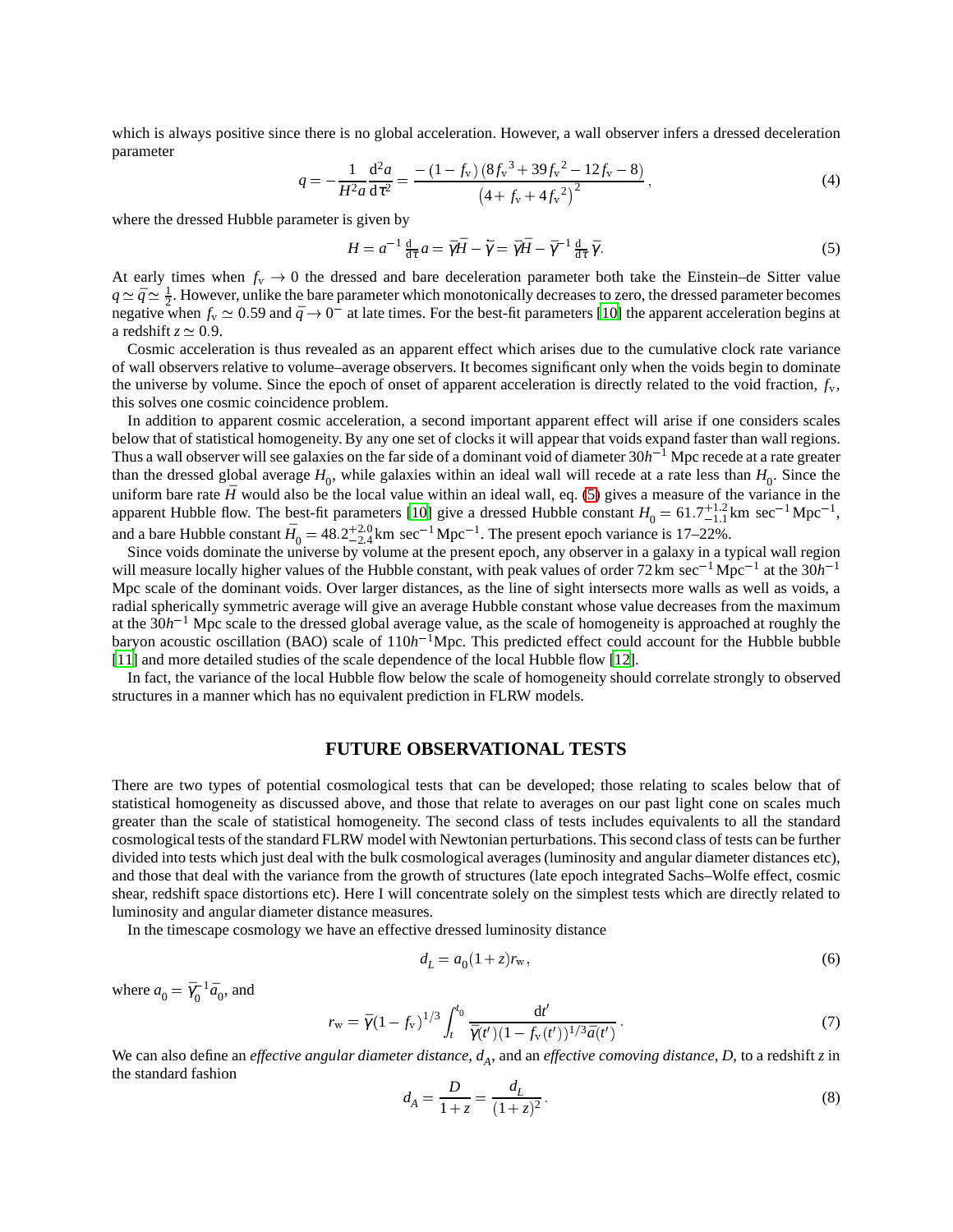

<span id="page-3-0"></span>**FIGURE 1.** The effective comoving distance  $H_0D(z)$  is plotted for the best–fit timescape (TS) model, with  $f_{v0} = 0.762$ , (solid line); and for various spatially flat ΛCDM models (dashed lines). The parameters for the dashed lines are (i)  $\Omega_{M0} = 0.249$  (best–fit to WMAP5 only [\[13\]](#page-9-12)); (ii)  $\Omega_{M0} = 0.279$  (joint best–fit to SneIa, BAO and WMAP5); (iii)  $\Omega_{M0} = 0.34$  (best–fit to Riess07 SneIa<br>only [\[14\]](#page-9-13)). Panel (a) shows the redshift range  $z < 6$ , with an inset for  $z < 1.5$ , which **(b)** shows the range  $z < 1100$  up to the surface of last scattering, tested by WMAP5.

A direct method of comparing the distance measures with those of homogeneous models with dark energy, is to observe that for a standard spatially flat cosmology with dark energy obeying an equation of state  $P_D = w(z)\rho_D$ , the quantity

<span id="page-3-1"></span>
$$
H_0 D = \int_0^z \frac{dz'}{\sqrt{\Omega_{M0}(1+z')^3 + \Omega_{D0} \exp\left[3 \int_0^{z'} \frac{(1+w(z''))dz''}{1+z'}\right]}}\,,\tag{9}
$$

does not depend on the value of the Hubble constant,  $H_0$ , but only directly on  $\Omega_{M0}=1-\Omega_{D0}$ . Since the best-fit values of  $H_0$  are potentially different for the different scenarios, a comparison of  $H_0D$  curves as a function of redshift for the timescape model versus the ΛCDM model gives a good indication of where the largest differences can be expected, independently of the value of  $H_0$ . Such a comparison is made in Fig. [1.](#page-3-0)

We see that as redshift increases the timescape model interpolates between ΛCDM models with different values of  $\Omega_{M0}$ . For redshifts  $z \lesssim 1.5 D_{TS}$  is very close to  $D_{\Lambda \rm{CDM}}$  for the parameter values  $(\Omega_{M0}, \Omega_{\Lambda 0}) = (0.34, 0.66)$  (model (iii)) which best–fit the Riess07 supernovae (SneIa) data [\[14\]](#page-9-13) only, by our own analysis. For very large redshifts that approach the surface of last scattering,  $z \lesssim 1100$ , on the other hand,  $D_{\rm TS}$  very closely matches  $D_{\Lambda{\rm CDM}}$  for the parameter values  $(\Omega_{M0}, \Omega_{A0}) = (0.249, 0.751)$  (model (i)) which best–fit WMAP5 only [\[13\]](#page-9-12). Over redshifts  $2 \lesssim z \lesssim 10$ , at which scales independent tests are conceivable,  $D_{TS}$  makes a transition over corresponding curves of  $D_{\Lambda \text{CDM}}$  with intermediate values of  $(\Omega_{M0}, \Omega_{\Lambda0})$ . The  $D_{\Lambda \text{CDM}}$  curve for joint best-fit parameters to SneIa, BAO measurements and WMAP5 [\[13\]](#page-9-12),  $(\Omega_{M0}, \Omega_{\Lambda0}) = (0.279, 0.721)$  is best–matched over the range  $5 \le z \le 6$ , for example.

The difference of  $D_{TS}$  from any single  $D_{\Lambda\rm CDM}$  curve is perhaps most pronounced in the range  $2 \le z \le 6$ , which may be an optimal regime to probe in future experiments. Gamma–ray bursters (GRBs) now probe distances to redshifts  $z\lesssim8.3,$  and could be very useful. A considerable amount work of work has already been done on Hubble diagrams for GRBs. (See, e.g., [\[15\]](#page-9-14).) Much more work is needed to nail down systematic uncertainties, but GRBs may eventually provide a definitive test in future. An analysis of the timescape model Hubble diagram using 69 GRBs has just been performed by Schaefer [\[16](#page-9-15)], who finds that it fits the data better than the concordance ΛCDM model, but not yet by a huge margin. As more data is accumulated, it should become possible to distinguish the models if the issues with the standardization of GRBs can be ironed out.

# **The effective "equation of state"**

It should be noted that the shape of the  $H_0D$  curves depicted in Fig. [1](#page-3-0) represent the observable quantity one is actually measuring when some researchers loosely talk about "measuring the equation of state". For spatially flat dark energy models, with  $H_0D$  given by [\(9\)](#page-3-1), one finds that the function  $w(z)$  appearing in the fluid equation of state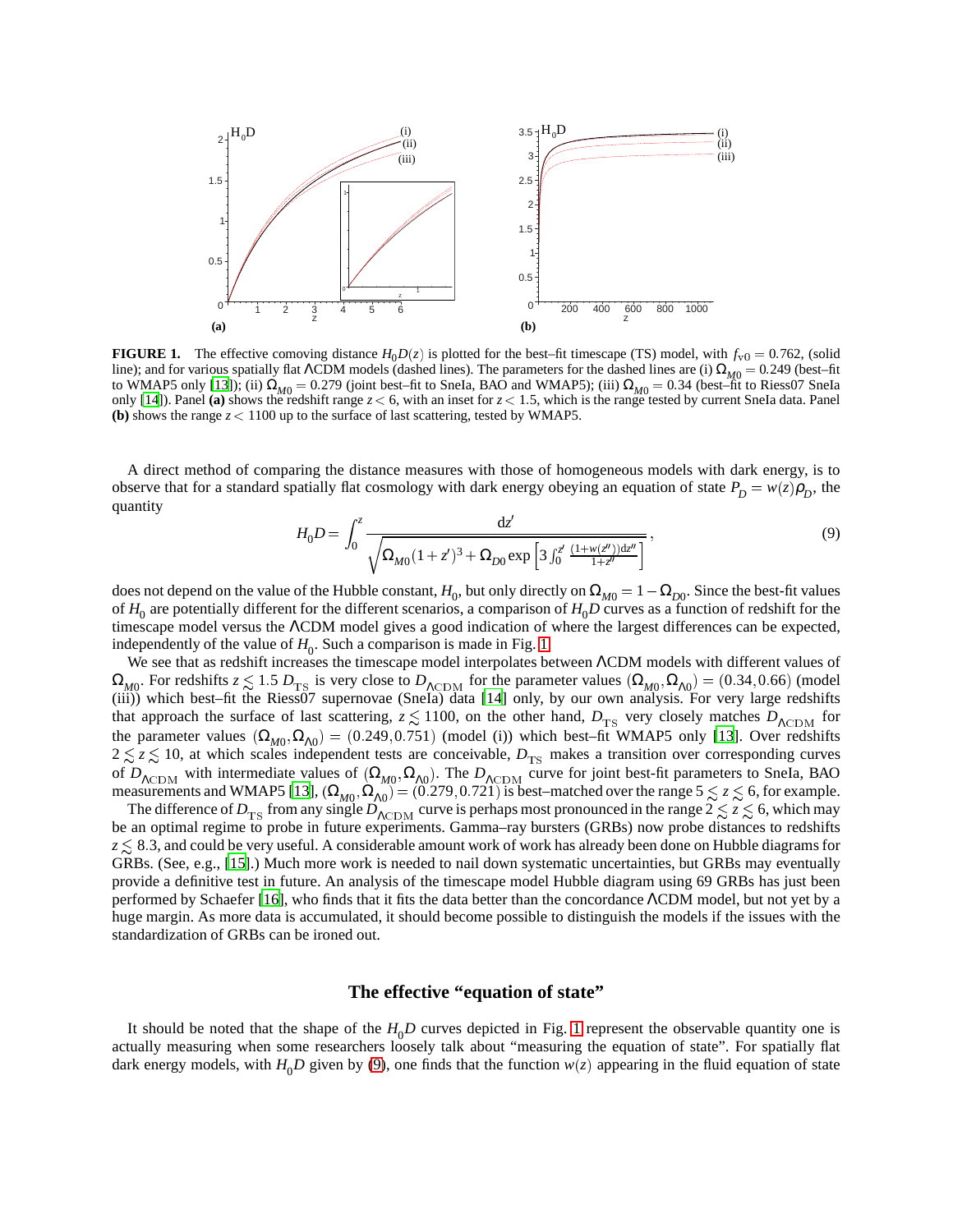

<span id="page-4-1"></span>**FIGURE 2.** The artificial equivalent of an equation of state constructed using the effective comoving distance [\(10\)](#page-4-0), plotted for the timescape tracker solution with best–fit value  $f_{v0} = 0.762$ , and two different values of  $\Omega_{M0}$ : (a) the canonical dressed value  $\Omega_{M0} = \frac{1}{2}(1 - f_{v0})(2 + f_{v0}) = 0.33$ ; **(b)**  $\Omega_{M0} = 0.279$ .

 $P_D = w(z)\rho_D$  is related to the first and second derivatives of [\(9\)](#page-3-1) by

<span id="page-4-0"></span>
$$
w(z) = \frac{\frac{2}{3}(1+z)D^{-1}D'' + 1}{\Omega_{M0}(1+z)^3 H_0^2 D'^2 - 1}
$$
\n(10)

where prime denotes a derivative with respect to *z*. Such a relation can be applied to observed distance measurements, regardless of whether the underlying cosmology has dark energy or not. Since it involves first and second derivatives of the observed quantities, it is actually much more difficult to determine observationally than directly fitting  $H_0D(z)$ .

The equivalent of the "equation of state",  $w(z)$ , for the timescape model is plotted in Fig. [2.](#page-4-1) The fact that  $w(z)$ is undefined at a particular redshift and changes sign through  $\pm \infty$  simply reflects the fact that in [\(10\)](#page-4-0) we are dividing by a quantity which goes to zero for the timescape model, even though the underlying curve of Fig. [1](#page-3-0) is smooth. Since one is not dealing with a dark energy fluid in the present case, *w*(*z*) simply has no physical meaning. Nonetheless, phenomenologically the results do agree with the usual inferences about  $w(z)$  for fits of standard dark energy cosmologies to SneIa data. For the canonical model of Fig. [2\(](#page-4-1)a) one finds that the average value of  $w(z) \simeq -1$ on the range  $z \lesssim 0.7$ , while the average value of  $w(z) < -1$  if the range of redshifts is extended to higher values. The  $w = -1$  "phantom divide" is crossed at  $z \approx 0.46$  for  $f_{v0} \approx 0.76$ . One recent study [\[17](#page-9-16)] finds mild 95% evidence for an equation of state that crosses the phantom divide from  $w > -1$  to  $w < -1$  in the range  $0.25 < z < 0.75$  in accord with the timescape expectation. By contrast, another study [\[18](#page-9-17)] at redshifts  $z < 1$  draws different conclusions about dynamical dark energy, but for the given uncertainties in *w*(*z*) the data is consistent with Fig. [1\(](#page-3-0)a) as well as with a cosmological constant [\[1\]](#page-9-0).

The fact that  $w(z)$  is a different sign to the dark energy case for  $z > 2$  is another way of viewing our statement above that the redshift range  $2 \lesssim z \lesssim 6$  may be optimal for discriminating model differences.

### **The**  $H(z)$  **measure**

Further observational diagnostics can be devised if the expansion rate  $H(z)$  can be observationally determined as a function of redshift. Recently such a determination of  $H(z)$  at  $z = 0.24$  and  $z = 0.43$  has been made using redshift space distortions of the BAO scale in the ΛCDM model [\[19\]](#page-9-18). This technique is of course model dependent, and the Kaiser effect would have to be re-examined in the timescape model before a direct comparison of observational results could be made. A model–independent measure of  $H(z)$ , the redshift time drift test, is discussed below.

In Fig. [3](#page-5-0) we compare  $H(z)/H_0$  for the timescape model to spatially flat ΛCDM models with the same parameters chosen in Fig. [1.](#page-3-0) The most notable feature is that the slope of  $H(z)/H_0$  is less than in the  $\Lambda$ CDM case, as is to be expected for a model whose (dressed) deceleration parameter varies more slowly than for ΛCDM.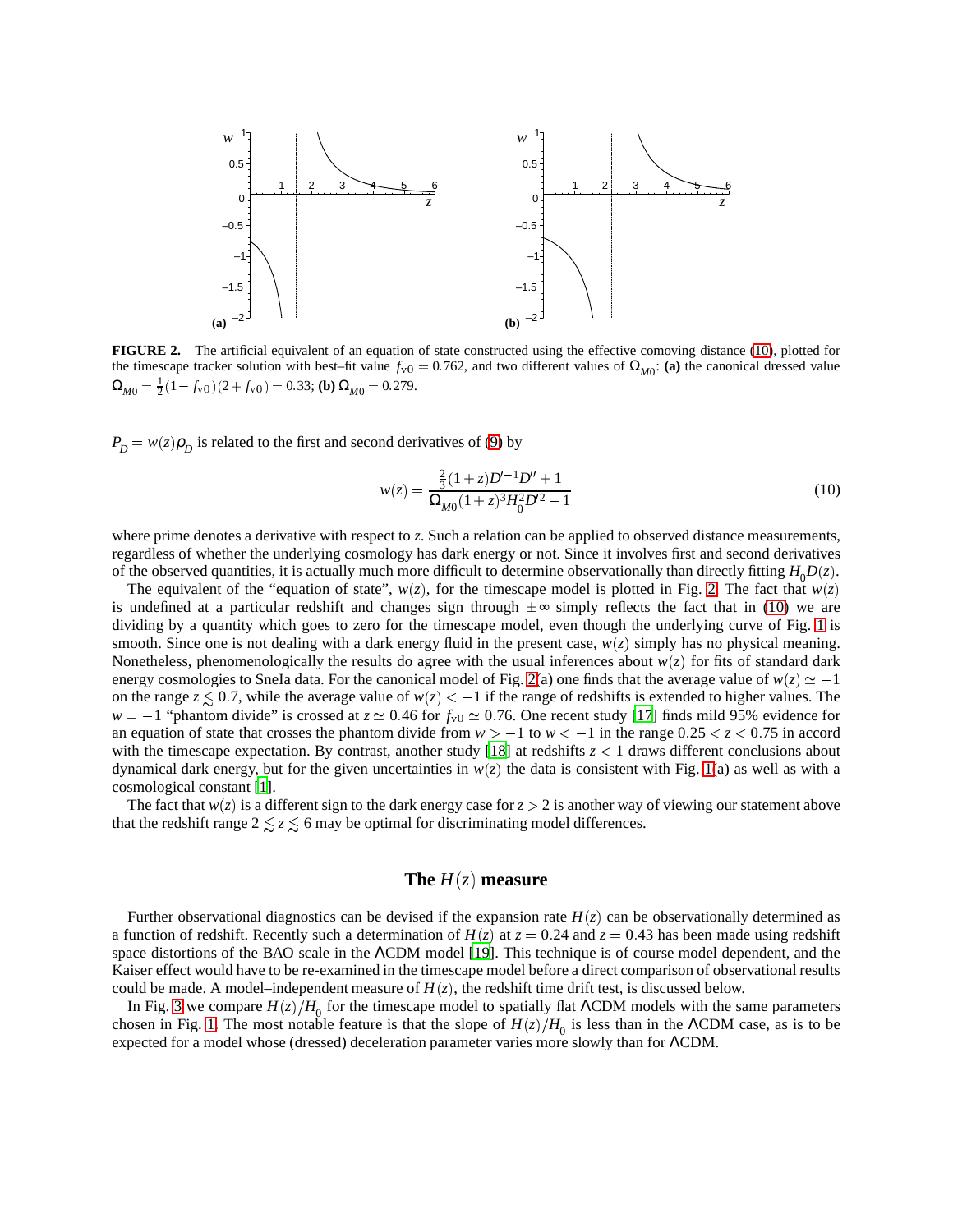

<span id="page-5-0"></span>**FIGURE 3.** The function  $H_0^{-1}H(z)$  for the timescape model with  $f_{v0} = 0.762$  (solid line) is compared to  $H_0^{-1}H(z)$  for three spatially flat  $\Lambda$ CDM models with the same values of  $(\Omega_{M0}, \Omega_{\Lambda0})$  as in Fig. [1](#page-3-0) (dashed lines).

# **The** *Om*(*z*) **measure**

Recently a number of authors [\[20](#page-9-19), [21,](#page-9-20) [22\]](#page-9-21) have discussed various roughly equivalent diagnostics of dark energy. For example, Sahni, Shafieloo and Starobinsky [\[21\]](#page-9-20), have proposed a diagnostic function

<span id="page-5-1"></span>
$$
Om(z) = \left[\frac{H^2(z)}{H_0^2} - 1\right] \left[(1+z)^3 - 1\right]^{-1},\tag{11}
$$

on account of the fact that it is equal to the constant present epoch matter density parameter,  $\Omega_{M0}$ , at all redshifts for a spatially flat FLRW model with pressureless dust and a cosmological constant. However, it is not constant if the cosmological constant is replaced by other forms of dark energy. For general FLRW models,  $H(z)$  =  $[D'(z)]^{-1} \sqrt{1 + \Omega_{k0} H_0^2 D^2(z)}$ , which only involves a single derivatives of  $D(z)$ . Thus the diagnostic [\(11\)](#page-5-1) is easier to  $\sim$ reconstruct observationally than the equation of state parameter,  $w(z)$ .



<span id="page-5-2"></span>**FIGURE 4.** The dark energy diagnostic *Om*(*z*) of Sahni, Shafieloo and Starobinsky [\[21\]](#page-9-20) plotted for the timescape tracker solution with best–fit value  $f_{v0} = 0.762$  (solid line), and 1 $\sigma$  limits (dashed lines) from ref. [\[10](#page-9-9)]: (a) for the redshift range  $0 < z < 1.6$  as shown in ref. [\[23](#page-9-22)]; **(b)** for the redshift range  $0 < z < 6$ .

The quantity  $Om(z)$  is readily calculated for the timescape model, and the result is displayed in Fig. [4.](#page-5-2) What is striking about Fig. [4,](#page-5-2) as compared to the curves for quintessence and phantom dark energy models as plotted in ref. [\[21](#page-9-20)], is that the initial value

$$
Om(0) = \frac{2}{3} H' \big|_{0} = \frac{2(8f_{\rm v0}^{3} - 3f_{\rm v0}^{2} + 4)(2 + f_{\rm v0})}{(4f_{\rm v0}^{2} + f_{\rm v0} + 4)^{2}}
$$
(12)

is substantially larger than in the spatially flat dark energy models. Furthermore, for the timescape model  $Om(z)$  does not asymptote to the dressed density parameter  $\Omega_{M0}$  in any redshift range. For quintessence models  $Om(z) > \Omega_{M0}$ , while for phantom models  $Om(z) < \Omega_{M0}$ , and in both cases  $Om(z) \to \Omega_{M0}$  as  $z \to \infty$ . In the timescape model,  $Om(z) > \Omega_{M0} \simeq 0.33$  for  $z \lesssim 1.7$ , while  $Om(z) < \Omega_{M0}$  for  $z \gtrsim 1.7$ . It thus behaves more like a quintessence model for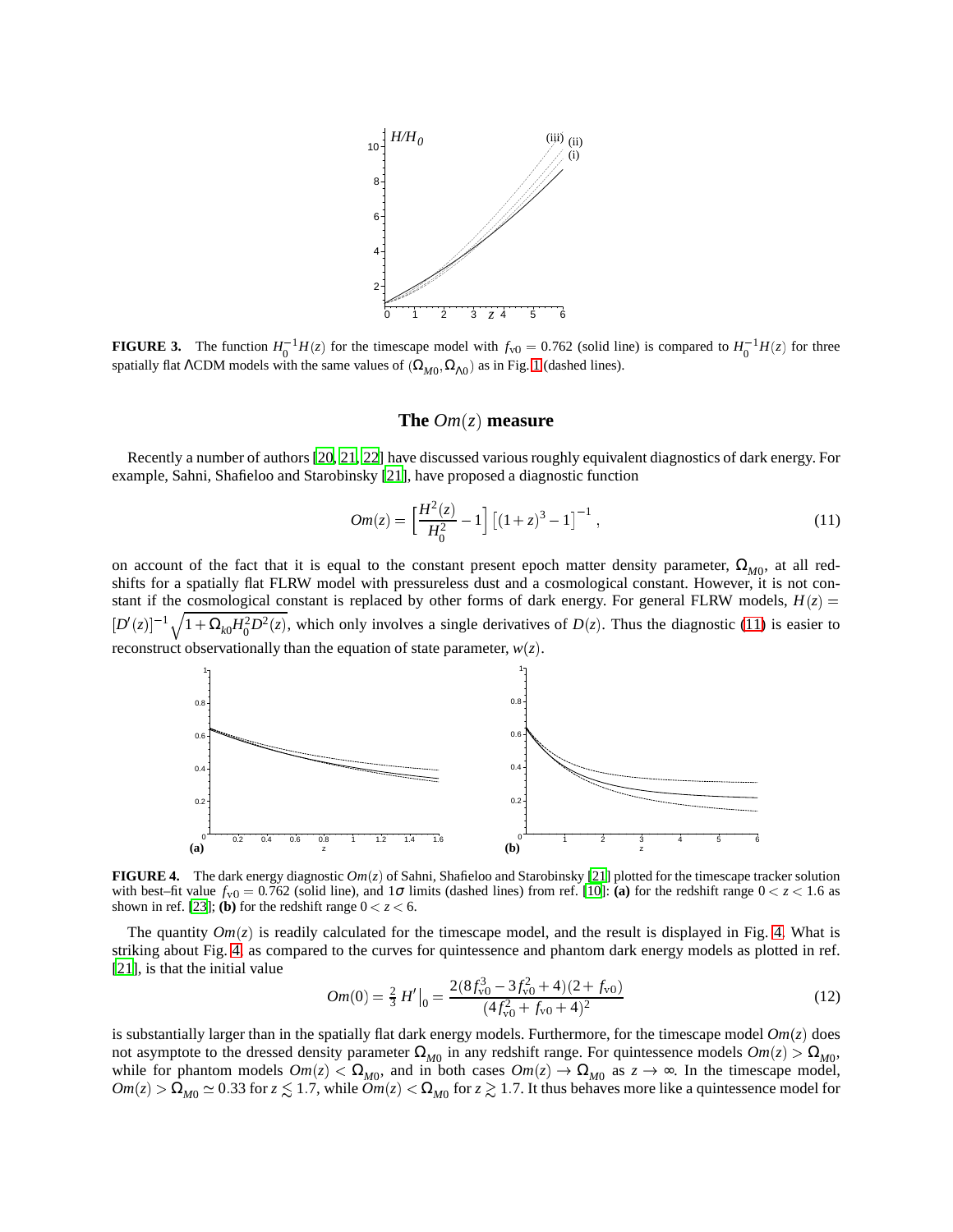

<span id="page-6-0"></span>**FIGURE 5.** (a) The Alcock–Paczynski test function  $f_{AP} = HD/z$ ; and (b) the BAO radial test function  $H_0 D_V = H_0 D f_{AP}^{-1/3}$ . In each case the timescape model with  $f_v = 0.762$  (solid line) is compared to three spatially flat  $\Lambda$ CDM models with the same values of  $(\Omega_{M0}, \Omega_{\Lambda0})$  as in Fig. [1](#page-3-0) (dashed lines).

low *z*, in accordance with Fig. [2.](#page-4-1) However, the steeper slope and the different large *z* behaviour mean the diagnostic is generally very different to that of typical dark energy models. For large  $z$ ,  $\overline{\Omega}_{M0}$  <  $Om(\infty) < \Omega_{M0}$ , if  $f_{\rm v0} > 0.25$ .

Interestingly enough, a recent analysis of SneIa, BAO and CMB data [\[23\]](#page-9-22) for dark energy models with two different empirical fitting functions for  $w(z)$  gives an intercept  $Om(0)$  which is larger than expected for typical quintessence or phantom energy models, and in the better fit of the two models the intercept (see Fig. 3 of ref. [\[23](#page-9-22)]) is close to the value expected for the timescape model, which is tightly constrained to the range  $0.638 < Om(0) < 0.646$  if  $f_{v0} = 0.76^{+0.12}_{-0.09}$ .

#### **The Alcock–Paczynski test and baryon acoustic oscillations ´**

Some time ago Alcock and Paczyński devised a test [\[24](#page-9-23)] which relies on comparing the radial and transverse proper length scales of spherical standard volumes comoving with the Hubble flow. This test, which determines the function

<span id="page-6-1"></span>
$$
f_{AP} = \frac{1}{z} \left| \frac{\delta \theta}{\delta z} \right| = \frac{HD}{z},\tag{13}
$$

was originally conceived to distinguish FLRW models with a cosmological constant from those without a Λ term. The test is free from many evolutionary effects, but relies on one being able to remove systematic distortions due to peculiar velocities.

Current detections of the BAO scale in galaxy clustering statistics [\[25,](#page-9-24) [26\]](#page-9-25) can in fact be viewed as a variant of the Alcock–Paczynski test, as they make use of both the transverse and radial dilations of the fiducial comoving BAO scale to present a measure

<span id="page-6-2"></span>
$$
D_V = \left[\frac{zD^2}{H(z)}\right]^{1/3} = Df_{\rm AP}^{-1/3}.\tag{14}
$$

In Fig. [5](#page-6-0) the Alcock–Paczynski test function  $(13)$  and BAO scale measure  $(14)$  of the timescape model are compared to those of the spatially flat  $\Lambda$ CDM model with different values of  $(\Omega_{\Lambda0},\Omega_{\Lambda0})$ . Over the range of redshifts  $z < 1$  studied currently with galaxy clustering statistics, the *f*<sub>AP</sub> curve distinguishes the timescape model from the ΛCDM models much more strongly than the  $D_V$  test function. In particular, the timescape  $f_{AP}$  has a distinctly different shape to that of the ΛCDM model, being convex. The primary reason for use of the integral measure [\(14\)](#page-6-2) has been a lack of data. Future measurements with enough data to separate the radial and angular BAO scales are a potentially powerful way of distinguishing the timescape model from ΛCDM.

Recently Gaztañaga, Cabré and Hui [\[19\]](#page-9-18) have made the first efforts to separate the radial and angular BAO scales in different redshift slices. Although they have not yet published separate values for the radial and angular scales, their results are interesting when compared to the expectations of the timescape model. Their study yields best-fit values of the present total matter and baryonic matter density parameters,  $\Omega_{M0}$  and  $\Omega_{B0}$ , which are in tension with WMAP5 parameters fit to the ΛCDM model. In particular, the ratio of non-baryonic cold dark matter to baryonic matter has a best-fit value  $\Omega_{C0}/\Omega_{B0}=(\Omega_{M0}-\Omega_{B0})/\Omega_{B0}$  of 3.7 in the  $0.15 < z < 0.3$  sample, 2.6 in the  $0.4 < z < 0.47$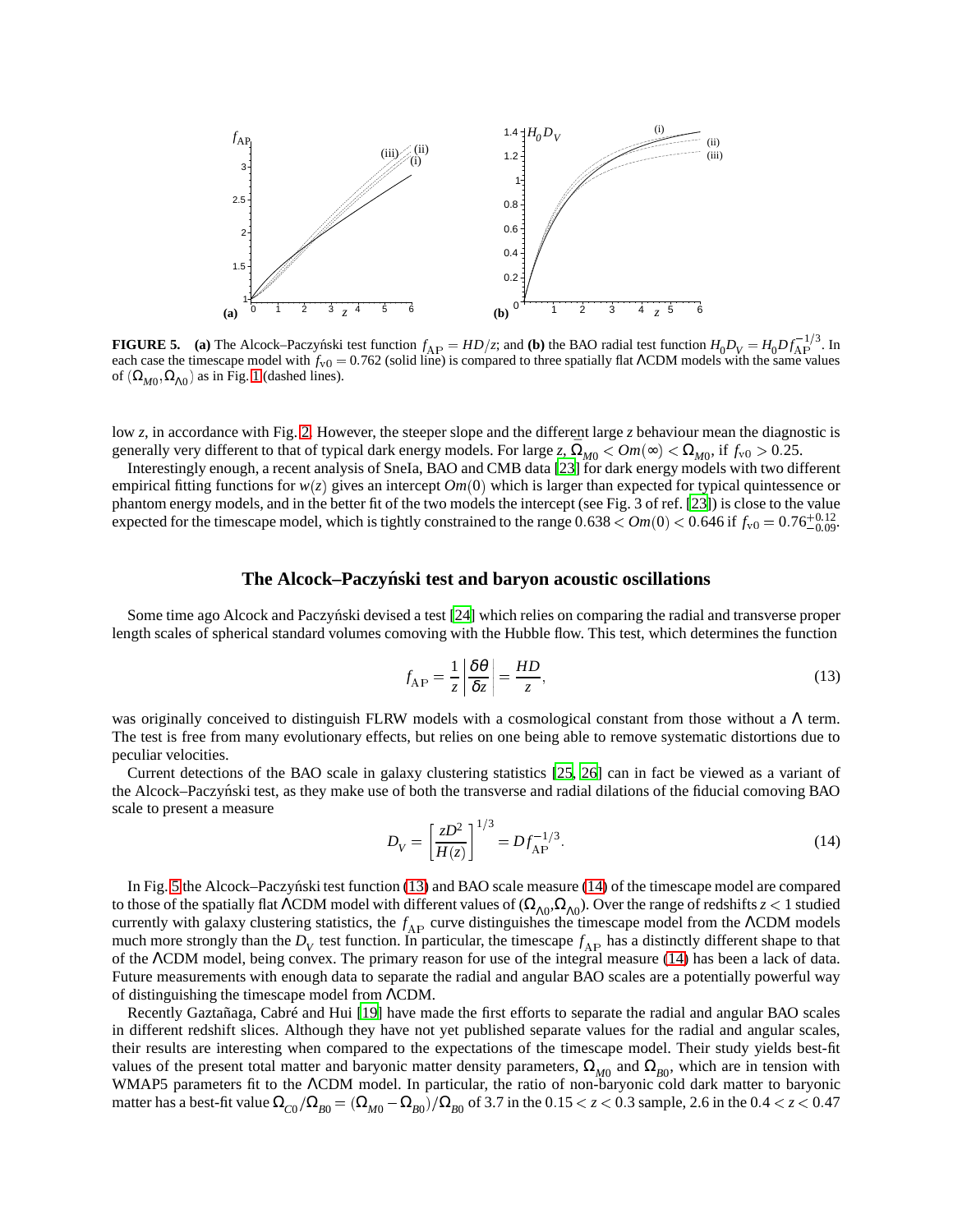

<span id="page-7-2"></span>**FIGURE 6. Left panel:** The (in)homogeneity test function  $\mathcal{B}(z)$  the timescape tracker solution with best–fit value  $f_{v0} = 0.762$  $\vert$ <sup>2</sup> 1 is plotted for the timescape tracker solution with best–fit value  $f_{v0} = 0.762$  (solid line), and compared to the equivalent curves  $\mathscr{B} = \Omega_{k0}$  $(H_0 D)^2$ for two different ΛCDM models with small curvature: **(a)**  $\Omega_{M0} = 0.28$ ,  $\Omega_{\Lambda 0} = 0.71$ ,  $\Omega_{k0} = 0.01$ ; **(b)**  $\Omega_{M0} = 0.28$ ,  $\Omega_{\Lambda 0} = 0.73$ ,  $\Omega_{k0} = -0.01$ . **Right panel:** The (in)homogeneity test function  $\mathcal{C}(z)$  is plotted for the  $f_v$ <sup>0</sup> = 0.762 tracker solution.

sample, and 3.6 in the whole sample, as compared to the expected value of 6.1 from WMAP5. The analysis of the 3–point correlation function yields similar conclusions, with a best fit [\[27\]](#page-9-26)  $\Omega_{M0} = 0.28 \pm 0.05$ ,  $\Omega_{B0} = 0.079 \pm 0.025$ . By comparison, the parameter fit to the timescape model of ref. [\[10](#page-9-9)] yields dressed parameters  $\Omega_{M0} = 0.33^{+0.11}_{-0.16}$  $\Omega_{B0} = 0.080^{+0.021}_{-0.013}$ , and a ratio  $\Omega_{C0}/\Omega_{B0} = 3.1^{+2.5}_{-2.4}$ . Since other forms of dark energy are not generally expected to give rise to a renormalization of the ratio of non-baryonic to baryonic matter, this is encouraging for the timescape model.

# **Test of (in)homogeneity**

Recently Clarkson, Bassett and Lu [\[28\]](#page-9-27) have constructed what they call a "test of the Copernican principle" based on the observation that for homogeneous, isotropic models which obey the Friedmann equation, the present epoch curvature parameter, a constant, may be written as

<span id="page-7-0"></span>
$$
\Omega_{k0} = \frac{[H(z)D'(z)]^2 - 1}{[H_0 D(z)]^2} \tag{15}
$$

for all *z*, irrespective of the dark energy model or any other model parameters. Consequently, taking a further derivative, the quantity

<span id="page-7-1"></span>
$$
\mathcal{C}(z) \equiv 1 + H^2 (DD'' - D'^2) + HH' DD'
$$
\n(16)

must be zero for all redshifts for any FLRW geometry.

A deviation of  $\mathcal{C}(z)$  from zero, or of [\(15\)](#page-7-0) from a constant value, would therefore mean that the assumption of homogeneity is violated. Although this only constitutes a test of the assumption of the Friedmann equation, i.e., of the Cosmological Principle rather than the broader Copernican Principle adopted in ref. [\[7\]](#page-9-6), the average inhomogeneity will give a clear and distinct prediction of a non-zero  $\mathcal{C}(z)$  for the timescape model.

The functions [\(15\)](#page-7-0) and [\(16\)](#page-7-1) are computed in ref. [\[1](#page-9-0)]. Observationally it is more feasible to fit [\(15\)](#page-7-0) which involves one derivative less of redshift. In Fig. [6](#page-7-2) we exhibit both  $\mathcal{C}(z)$ , and also the function  $\mathcal{B}(z) = [HD']^2 - 1$  from the numerator of [\(15\)](#page-7-0) for the timescape model, as compared to two ΛCDM models with a small amount of spatial curvature. A spatially flat FLRW model would have  $\mathcal{B}(z) \equiv 0$ . In other FLRW cases  $\mathcal{B}(z)$  is always a monotonic function whose sign is determined by that of  $\Omega_{k0}$ . An open  $\Lambda = 0$  universe with the same  $\Omega_{M0}$  would have a monotonic function  $\mathscr{B}(z)$ very much greater than that of the timescape model.

#### **Time drift of cosmological redshifts**

For the purpose of the  $Om(z)$  and (in)homogeneity tests considered in the last section,  $H(z)$  must be observationally determined, and this is difficult to achieve in a model independent way. There is one way of achieving this, however,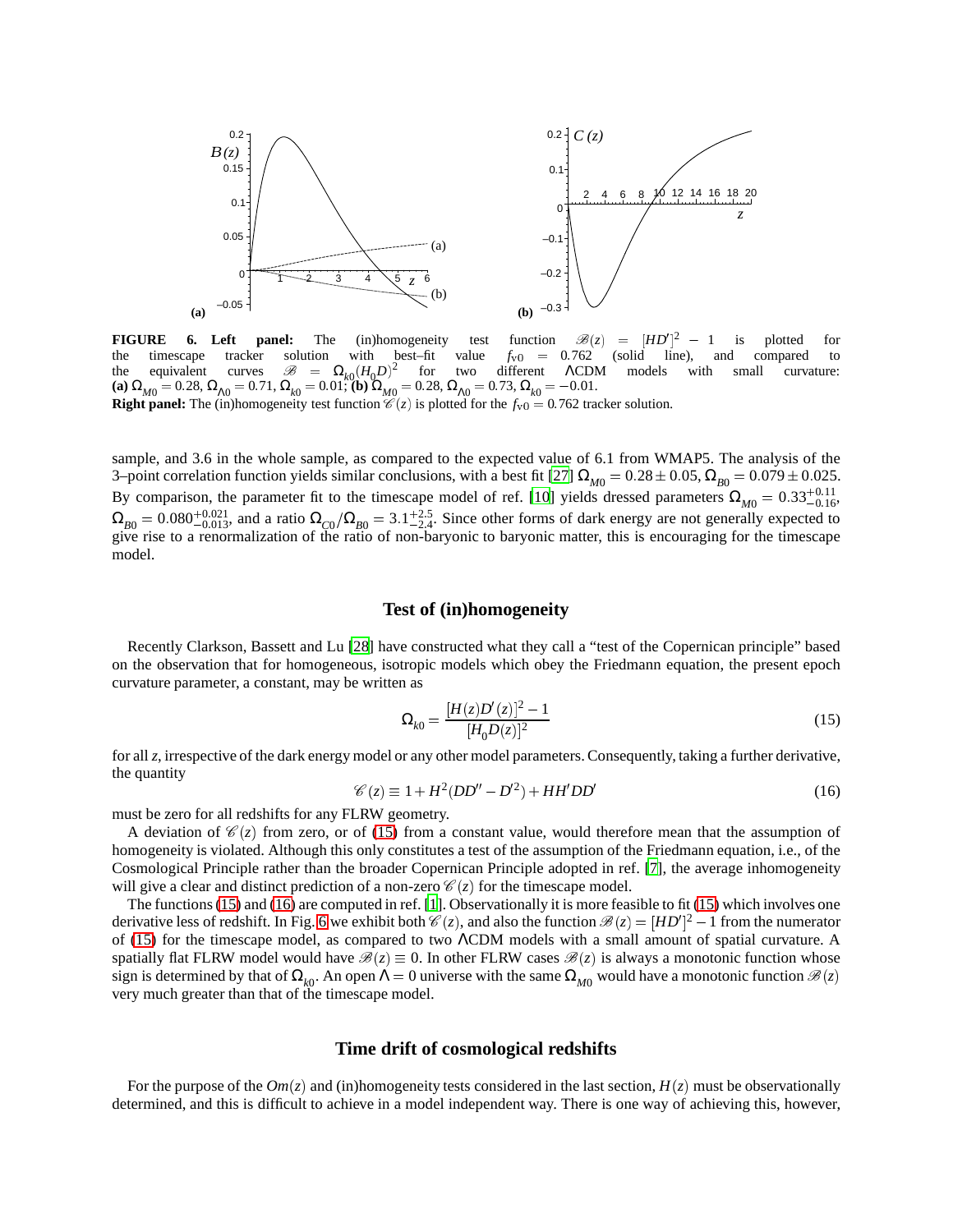namely by measuring the time variation of the redshifts of different sources over a sufficiently long time interval [\[29](#page-9-28)], as has been discussed recently by Uzan, Clarkson and Ellis [\[30\]](#page-9-29). Although the measurement is extremely challenging, it may be feasible over a 20 year period by precision measurements of the Lyman- $\alpha$  forest in the redshift range  $2 < z < 5$  with the next generation of Extremely Large Telescopes [\[31](#page-9-30)].

In ref. [\[1\]](#page-9-0) an analytic expression for  $H_0^{-1}$  $\mathbf{0}$  $\frac{dz}{d\tau}$  is determined, the derivative being with respect to wall time for observers in galaxies. The resulting function is displayed in Fig. [7](#page-8-0) for the best-fit timescape model with  $f_{v0} = 0.762$ , where it is compared to the equivalent function for three different spatially flat ΛCDM models. What is notable is that the curve for the timescape model is considerably flatter than those of the ΛCDM models. This may be understood to arise from the fact that the magnitude of the apparent acceleration is considerably smaller in the timescape model, as compared to the magnitude of the acceleration in ΛCDM models. For models in which there is no apparent acceleration whatsoever, one finds that  $H_0^{-1}$  $\overline{0}$  $\frac{dz}{d\tau}$  is always negative. If there is cosmic acceleration, real or apparent, at late epochs then  $H_0^{-1}$ 0 d*z* d<sup>τ</sup> will become positive at low redshifts, though at a somewhat larger redshift than that at which acceleration is deemed to have begun.



<span id="page-8-0"></span>**FIGURE 7.** The function  $H_0^{-1} \frac{dz}{d\tau}$  for the timescape model with  $f_{v0} = 0.762$  (solid line) is compared to  $H_0^{-1} \frac{dz}{d\tau}$  for three spatially flat  $\Lambda$ CDM models with the same values of  $(\Omega_{M0}, \Omega_{\Lambda0})$  as in Fig. [1](#page-3-0) (dashed lines).

Fig. [7](#page-8-0) demonstrates that a very clear signal of differences in the redshift time drift between the timescape model and  $\Lambda$ CDM models might be determined at low redshifts when  $H_0^{-1}$  $\mathbf{0}$  $\frac{dz}{d\tau}$  should be positive. In particular, the magnitude of  $H_0^{-1}$ 0  $\frac{dz}{d\tau}$  is considerably smaller for the timescape model as compared to  $\Lambda$ CDM models. Observationally, however, it is expected that measurements will be best determined for sources in the Lyman  $\alpha$  forest in the range,  $2 < z < 5$ . At such redshifts the magnitude of the drift is somewhat more pronounced in the case of the ΛCDM models. For a source at  $z = 4$ , over a period of  $\delta \tau = 10$  years we would have  $\delta z = -3.3 \times 10^{-10}$  for the timescape model with  $f_{v0} = 0.762$ and  $H_0 = 61.7$  km sec<sup>-1</sup> Mpc<sup>-1</sup>. By comparison, for a spatially flat  $\Lambda$ CDM model with  $H_0 = 70.5$  km sec<sup>-1</sup> Mpc<sup>-1</sup> a source at *z* = 4 would over ten years give  $δz = -4.7 \times 10^{-10}$  for  $(Ω_{M0}, Ω_{\Lambda 0}) = (0.249, 0.751)$ , and  $δz = -7.0 \times 10^{-10}$ for  $(\Omega_{M0}, \Omega_{\Lambda0}) = (0.279, 0.721)$ .

#### **DISCUSSION**

The tests outlined here demonstrate several lines of investigation to distinguish the timescape model from models of homogeneous dark energy. The (in)homogeneity test of Bassett, Clarkson and Lu is definitive, since it tests the validity of the Friedmann equation directly.

In performing these tests, however, one must be very careful to ensure that data has not been reduced with built–in assumptions that use the Friedmann equation. For example, current estimates of the BAO scale such as that of Percival *et al.* [\[26\]](#page-9-25) do not determine  $D_V$  directly from redshift and angular diameter measures, but first perform a Fourier space transformation to a power spectrum, assuming a FLRW cosmology. Redoing such analyses for the timescape model may involve a recalibration of relevant transfer functions.

In the case of supernovae, one must also take care as compilations such as the Union [\[32\]](#page-9-31) and Constitution [\[33\]](#page-9-32) datasets use the SALT method to calibrate light curves. In this approach empirical light curve parameters and cosmological parameters – *assuming the Friedmann equation* – are simultaneously fit by analytic marginalisation before the raw apparent magnitudes are recalibrated. As Hicken *et al*. discuss [\[33\]](#page-9-32), a number of systematic discrepancies exist between data reduced by the SALT, SALT2, MLCS31 and MLCS17 techniques even within the ΛCDM model. In